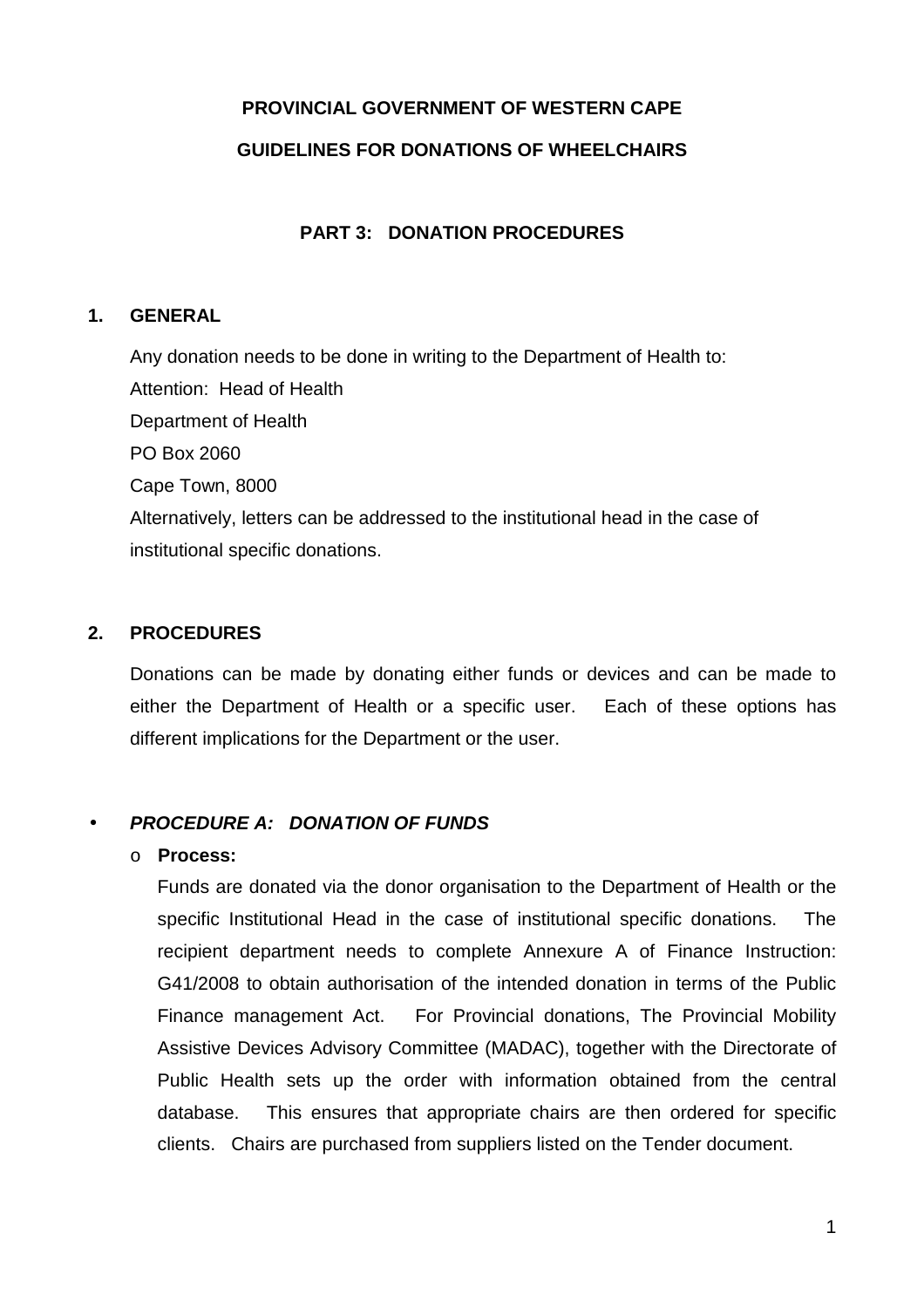## o **Implications for the Department of Health and the client:**

The chairs are issued to indigent clients through the existing policies and procedures of the Department. The chair remains the property of the State, but the client continues to use it as long as s/he needs the device. **The State remains responsible for repairs, maintenance and replacement.** The client accesses his closest State subsidised wheelchair repair centre for repairs.

This scenario benefits both the client and the State, as chairs can continue to be recycled and reissued, thereby reaching more than one possible recipient.

## • **PROCEDURE B: DONATION OF NEW WHEELCHAIRS**

#### **Donation of wheelchairs to Department of Health**

#### o **Process:**

- ♦ The donor decides on the recipient target group based on the central database and then purchases wheelchairs from the existing suppliers on the National Wheelchair Tender according to the numbers, types and specifications as listed on the central database.
- ♦ Alternatively, where chairs are purchased without reference to the database, the list of donated chairs is reviewed by Directorate of Public Health and MADAC. The chairs are then matched in terms of type, size and other specifications with suitable categories of persons on the waitlist. Recipients are then prioritised.

**NOTE:** Only chairs which meet minimum durability standards (SABS test with minimum user weight per type as set out in the National Tender (RT233) document or ISO 7176) and where spares and components can be found locally will be considered for acceptance as donations.

## o **Implications for the Department of Health and the client:**

When these chairs are accepted by the Department of Health and issued to the client, the wheelchair remains the property of the State. This has the same benefits to the clients as specified above.